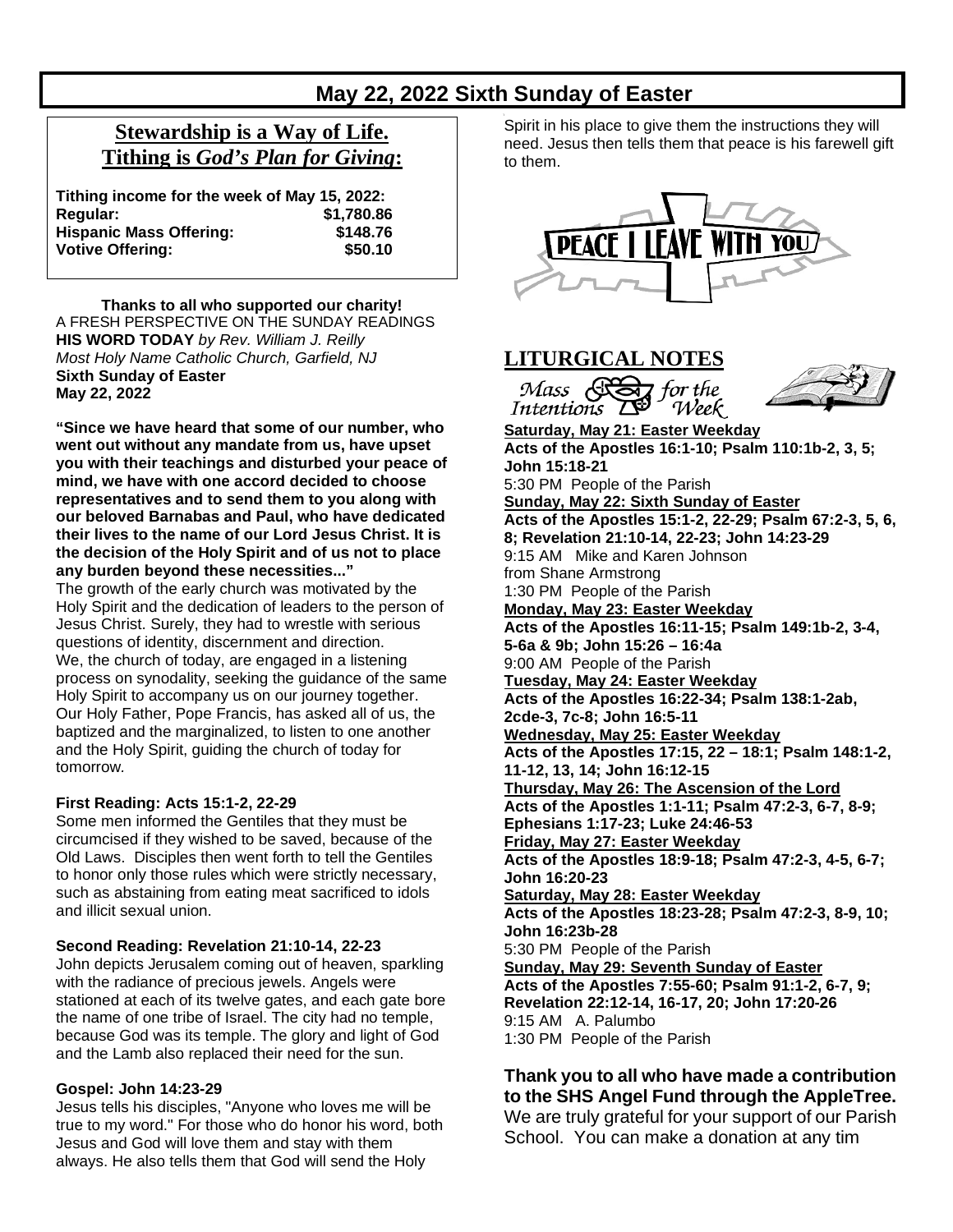## **VACATION BIBLE SCHOOL**

We will hold Vacation Bible School for children ages 4 through Grade 6 at St. Jude Parish **June 20-23 from 6:00 p.m. to 7:30 p.m.** It will be led by seminarian Tom Kappes and assisted by members of the youth group. It will be free of charge. The sign-up sheet will be available in the narthex at the beginning of June.

Tendremos Escuela Biblica para los niῆos de edad 4 a grado sexto en la parroquia de

San Judas Tadeo del 20-23 de junio a las 6:00- 7:30 p.m. todas las noches. El seminarista Tomas Kappes va a ser el lίder con los miembros del grupo de jόvenes. Es completamente gratis.

El papel para registrar estarά en el nάrtex al comienzo de junio.

### **The Seminarian Summer Ministerial Program**

Thomas M. Kappes, 29, will be our seminarian-intern at Sacred Heart and St. Jude this summer. He is currently



studying at Saint Margaret Mary Parish and will be Year this academic year. His home parish is Saint Margaret Mary, Harrisburg. Thomas will be reporting to the parish on Monday, June  $6<sup>th</sup>$  and the program concludes on Sunday, July 31<sup>st</sup>. We

look forward to welcoming him to the Juniata River Valley.

#### **Congratulations to the winners of The St Vincent dePaul Society Raffle held on May 6th.**

1st Prize Jim Daly frame print - Marbles - Heidi Altiery 2nd Prize Jim Daly Print - Checkers - Jim Stundon 3rd Prize - Jim Daly Print School - Ellen Sheetz 4th Prize - Knotted blanket & pillow - Joyce Parson 5th Prize - Lace Doilies - Ray Gregos



6th Prize - Lap Shawl - Fred McKinley 7th Prize - Hoss's Gift Card – Cathy Stout

### **Ascension of the Lord**

Ascension Thursday, May 26<sup>th</sup>, is a holy day of obligation. Sacred Heart will have the usual 7:00 PM Mass on the Vigil, Wednesday, May 25<sup>th</sup>. On the feast day Thursday, Sacred Heart will have a 12 Noon Mass and **St. Jude will have a 7:00 PM Mass.**

**Habrά grupo de oraciόn carismάtica cada viernes a las 5:00 p.m. Todos bienvenidos!**

### **THANK YOU!**

Thank you to Ron Baade for the use of the lift which assisted the gentlemen of the parish who recently painted.

### **SAINT VINCENT DEPAUL**

Saint Vincent DePaul is currently looking for bedding for the fire victims from the Logan Street fire in Lewistown. We need twin and double sheets, blankets, and bedspreads or comforters. Three families have lost everything. One dear lady lost her life. If you can help, please call our office at (717) 363-4812. Thank you in advance for your support of our St. Vincent DePaul Charity.

### **Baby Bottle Boomerang**

Crossroads Pregnancy Center is holding their Annual Baby Bottle Boomerang Campaign. Empty baby bottles will be available in the Narthex to fill with coins, cash or checks. **These filled bottles will be collected on June 19th, Father's day.** Our goal this year is \$85,000. Whatever amount you give is joined with gifts from others to make our ministry stronger and save lives of innocent babies. Thank you for your wonderful support and sacrifice to help us reach our goal.

## **WANTED: NEW MEMBERS**:

St. Jude Women's Guild is actively recruiting women of the parish 18 or older. We invite you to come and find out the good work we do for our parish and the community and the exciting ideas we have for next year. Come for an evening of fellowship to our last meeting of the year in the social hall at **6:30 P.M. on May 24**. Hope to see you there!

## **YOUTH GROUP:**

On the first and third Sunday of each month, Youth Group will hold a combined Parish Youth Group meeting at **Sacred Heart** from 6:30 p.m. until 8:30 p.m.; and on the second and fourth Sunday of each month the Youth Group will meet at **St. Jude Parish** from 6:30 p.m. to 8:30 p.m.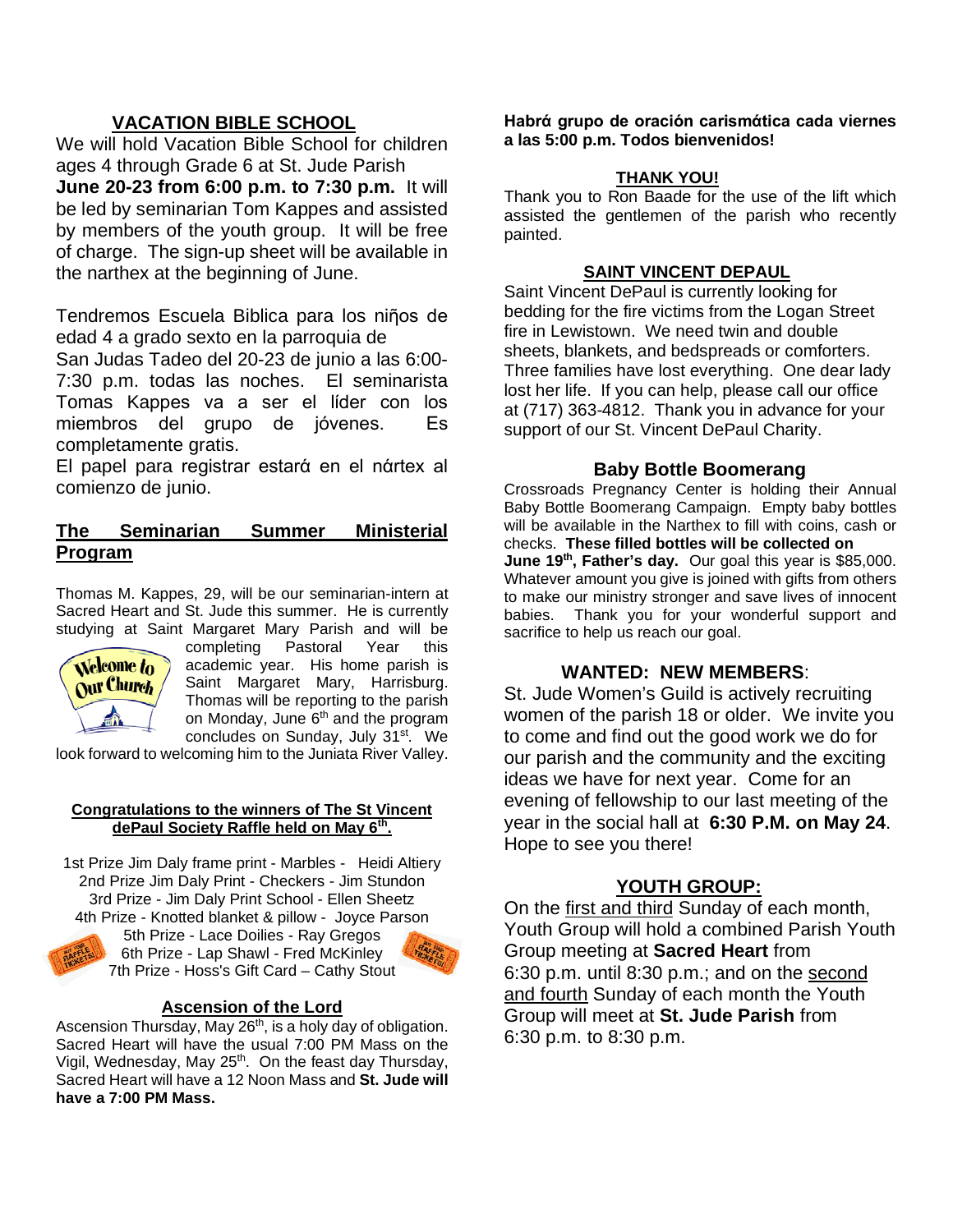### **WEIS GROCERY CARDS**

The Women's Guild sells Weis Grocery cards in the narthex after Mass on Saturday and in the social hall after the Sunday Mass. Please support the Guild's effort to earn money to purchase big ticket items for our parish; for example altar linens and vestments for our priests. Proceeds from all grocery card sales go towards these efforts. If no-one is available to sell grocery cards after Mass, you can always purchase them by calling Karen Thome at 223-257-9951.

### **Saturday, May 21st: Confessions will be held after Mass instead of before the Mass.**

## **Please continue to pray for the repose of the souls of:**

Genevieve Gregos John T. Kromel Steven Graham Milliam Nash<br>Nicholas Spak Micholas Spak Mary Ann Truitt Mary Tonge

Roseanne Spak

JAMES

### **COFFEE SOCIAL HOSTS:**

| May 22, 2022  | <b>BETH</b> |
|---------------|-------------|
| May 29, 2022  | COLEEN &    |
| June 5, 2022  | JODI        |
| June 12, 2022 | LYDIA       |
|               |             |

#### **ROSARY**

Please join us as we pray the Rosary each Sunday at 8:45 a.m. before the 9:15 a.m. Mass. "The Rosary is the most excellent form of prayer and the most efficacious means of attaining eternal life. It is the remedy for all our evils, the root of our

blessings. There is no more excellent way of praying."

- Pope Leo XIII



Remember our fallen heros. They are the reason that we are free.

**The Parish Office will be closed Monday, May** 

**30th in observance of Memorial Day. The office will reopen on Tuesday, May 31st at 8:30 AM. Enjoy your holiday.**

**Sacred Heart School is looking for a part-time cafeteria manager and a part-time maintenance person. If you are interested or know of anyone that would be interested in applying for the position, please call the school at 717-248-5351 or email [principal@sacredheartschool.com](mailto:principal@sacredheartschool.com)  Thank you.**



*Corrine Ames Anna Connell Kenny Melara Tenne Miller Cayleigh Murphy Korinne Newcamp Elizabeth Swigart Darren Ziegler* 



**Please join us on June 5th at the 9:15 AM Mass** to honor these graduates and congratulate them on their impressive achievement. Prayers and blessings on you and your future!! **Seniors, if you plan to participate, please let us know!**

#### **SACRED HEART SCHOOL OFFICE HOURS Monday – Friday 7:30 AM to 3:30 PM**

\*\*If assistance is needed outside of office hours, leave a message on the school answering machine at 717-248- 5351 or contact the Parish Office at 717-242-2781

#### **Register NOW for the 2022-23 Academic Year!**



Registrations are being taken for any student interested in attending Sacred Heart School next

academic year. Kindergarten students need to be age 5 by Sept. 1, 2022. We also have openings in grades 1 – 5**. Scholarships and Financial Aid are available, and applicatons are currently being accepted.** Call the school to schedule a tour.